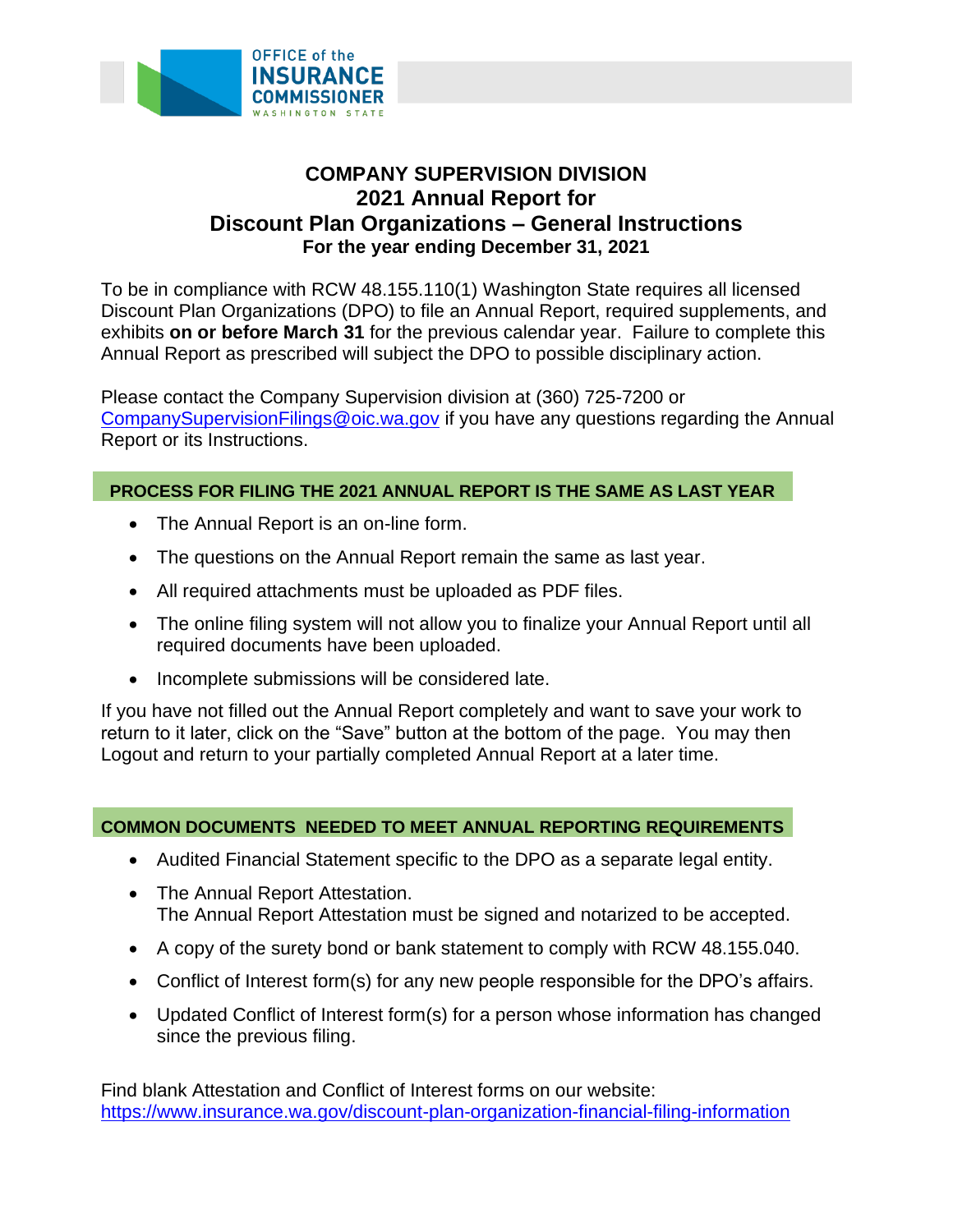## **FORMS AND FILING INFORMATION**

- To access the form for report year 2021, go to www.insurance.wa.gov
- Once on the OIC website choose the *"For Insurers & Regulated Entities"* tab.



• At that link, in the left column near the bottom of the page, is the header *'Financial filings'*  Choose the '*Annual financial filing statements*' link on this page.

Financial filings

**Annual financial filing statements** 

- Discount plan organization • On this page choose the links under the heading "*Discount plan organization*"
	- Filing information
	- File annual report

Here you will find:

- o Detailed instructions for each page of the Annual Report.
- o Find out who your contact person is using the "Find your Entity Contact" tool.
- o Log in and file your annual report

Note: User ID's always consist of the letters FIN followed by your WAOIC number.

o Retrieve/reset passwords by using the "Forgot Password?" tool.

## **PAYMENTS FOR FILING AND RENEWAL FEES**

Please review:

- RCW 48.155.110 regarding the \$20 annual reporting fee (due March 31) and
- RCW 48.155.020 regarding the \$200 renewal application fee (due April 1).

The person listed as your Annual Report filing contact will receive an e-mail in January when your fees are available to be paid.

 On January 1, 2015, we merged the payment and Annual Report filing systems into a single Company Filing and Payment Center, so your Annual Report filing User ID will also allow you to log into the payment system under your login. (FIN followed by your WAOIC number)